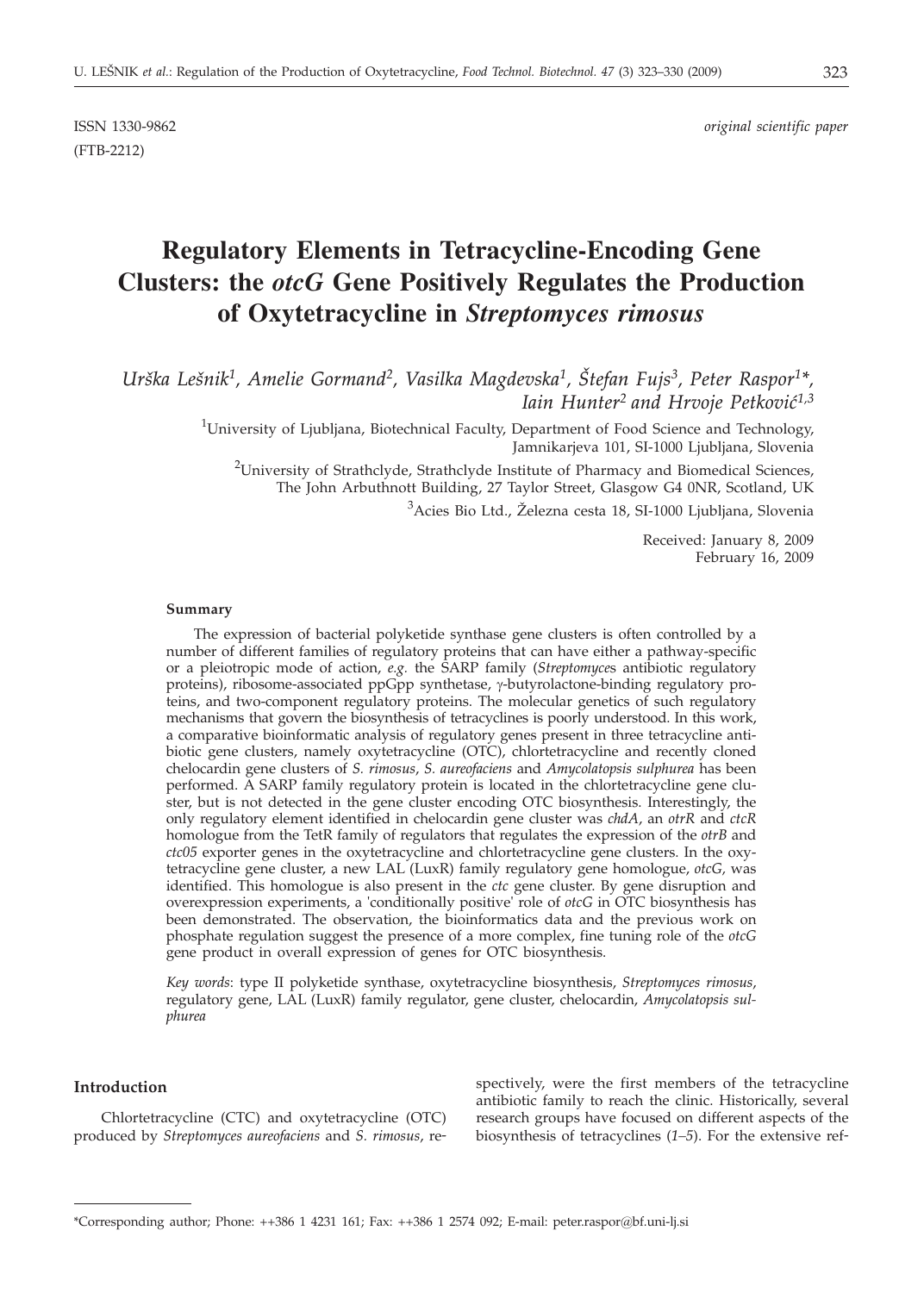erence list see the recent review of Petković et al. (6). Chelocardin (CHD) on the other hand, produced by *Amycolatopsis sulphurea,* is also a powerful tetracycline antibiotic with an unknown mode of action, but it did not reach the clinic (*7,8*). We have recently cloned the entire gene cluster encoding CHD biosynthesis from *A. sulphurea* (unpublished results).

The expression of polyketide synthase (PKS) gene cluster elements is often controlled by a number of different families of regulatory proteins that can have either a pathway-specific or a pleiotropic mode of action (*9*). The SARP family (*Streptomyce*s antibiotic regulatory proteins) of positive regulatory proteins encoding genes for pathway-specific transcriptional regulation are the most common positive regulators of type II PKS gene cluster (*10*). These proteins tend to interact with promoters of genes (gene clusters) involved in antibiotic biosynthesis and are generally found in a number of PKS clusters including the type II PKS gene clusters of actinorhodin and daunorubicin (*11,12*). Some examples of the more general pleiotropic signals affecting biosynthesis of type II PKSs include the ribosome-associated ppGpp synthetase (*RelA*) (9), γ-butyrolactone-binding regulatory proteins (*13*), and two-component regulators (*14*). Excluding the publication on phosphate regulation by Mc-Dowall *et al.* (*15*), any other information on the molecular genetics of the regulatory mechanisms governing the biosynthesis of OTC in *S. rimosus* has not been found.

Based on a comparative bioinformatics study of the gene clusters encoding OTC and CTC biosynthesis, we have identified a new LAL (LuxR) family regulatory gene in the *otc* gene cluster. Interestingly, numerous gene clusters encoding type I PKSs contain the so-called LAL (LuxR) family of transcriptional regulators, such as positive regulators RapG from the rapamycin gene cluster, PimM from the pimaricin gene cluster, and PikD from the pikromycin gene cluster (*16–18*), which are usually not found in type II PKS gene clusters.

In this work a detailed analysis of the regulatory elements potentially regulating OTC biosynthesis in *S. rimosus* has been carried out. Putative regulatory elements present in the *chd* gene cluster from *A. sulphurea* have also been analysed. Apart from SARP and *tetR*-like regulatory protein, a new LAL (LuxR) gene homologue, *otcG*, has been identified in the *otc* gene cluster. Its 'conditionally positive' role in the biosynthesis of OTC has been demonstrated.

# **Materials and Methods**

# *Bacterial strains and culture conditions*

*S. rimosus* M4018 (*19*) was used as the donor of DNA and as the host for gene disruption and overexpression experiments. Electroporation of *S. rimosus* was performed as described previously (*20*). For sporulation and selection of morphological variants and resistance phenotypes, *S. rimosus* was grown on soya mannitol medium (*21*). The *S. rimosus* ATCC10970 wild type strain (*4*), and the industrial high-producing strain *S. rimosus* AB04 (Acies Bio Ltd., Ljubljana, Slovenia) were used for DNA isolation and *otcG* sequencing. *S. rimosus* strains were

maintained and grown in fermentation medium as described previously (*22*). Thiostrepton (30 μg/mL in solid medium and 5 μg/mL in liquid medium) and erythromycin (50 μg/mL) were added to the media as required. *A. sulphurea* NRRL 2822 strain (*8*) was used as a source of genomic DNA for cloning the *chd* gene cluster. *Escherichia coli* DH10b (*23*) was used for cloning and *E. coli* ET12567 (*24*) for obtaining unmethylated DNA for transformation into *S. rimosus*. *E. coli* cultures were grown on 2TY medium at 37 °C, supplemented with ampicillin (100  $\mu$ g/mL) and apramycin (50  $\mu$ g/mL), as required. Plasmids and *Streptomyces rimosus* strains used in this study are described in Table 1.

Table 1. Plasmids and *Streptomyces rimosus* strains used in this study

| Plasmid<br>and strain   | Key characteristics                                                                              | Reference          |
|-------------------------|--------------------------------------------------------------------------------------------------|--------------------|
| SuperCos1               | contains cos sites for construction<br>of cosmid library                                         | Stratagene<br>Inc. |
| $pGEM-T$<br>easy        | cloning vector Amp <sup>R</sup> f1-ori lacZ                                                      | Promega<br>Inc.    |
| pTS55                   | pSAM2-based integrative plasmid                                                                  | 28                 |
| pIJ4026                 | pUC18 carrying ermE gene from<br>Saccharopolyspora erythraea                                     | 21                 |
| pSGset2                 | pSET152-derived with an ermE<br>promoter                                                         | 21                 |
| $-\alpha t c$           | pTS55ermE- pTS55 with a 1.6-kb HindIII fragment<br>containing ermE-otcG construct                | this<br>study      |
| $p\Delta otcG$          | pIJ4026 with a truncated (469 nt)<br><i>otcG</i> cloned in a single <i>EcoRI</i> site            | this<br>study      |
| S. rimosus<br>ATCC10970 | the natural wild type progenitor<br>strain from which most of industrial<br>strains were derived | 4                  |
| S. rimosus<br>M4018     | the genetically most characterised<br>strain, the oxytetracycline-producing<br>Pfizer strain     | 19                 |
| S. rimosus<br>AB04      | industrial high-producing strain                                                                 | Acies Bio<br>Ltd.  |

# *DNA manipulations*

Standard methods for isolation and manipulation of DNA were performed as described by Sambrook and Russel (*25*) and Kieser *et al.* (*21*). Southern hybridization was undertaken using the non-radioactive DIG DNA Labelling and Detection Kit from Roche (Mannheim, Germany), according to the manufacturer's instructions. For PCR amplification of the complete *otcG* gene (714 bp) the primers *otcG*F: 5'-GGCATATGGATAACAAAGTC-ATC-3' and *otcG*R: 5'-TCAGGTGCCGGCCTGTAC-3' were used. An *Nde*I restriction site was included in one primer to facilitate subcloning and is indicated by underscoring. For the truncated sequence of the *otcG* gene, the primers partF: 5'-AAGTCATCACCGTCCTCGTC-3' and partR: 5'-CGCCACGTTCTCCATTATCT-3' were used, amplifying nucleotides 11 to 480.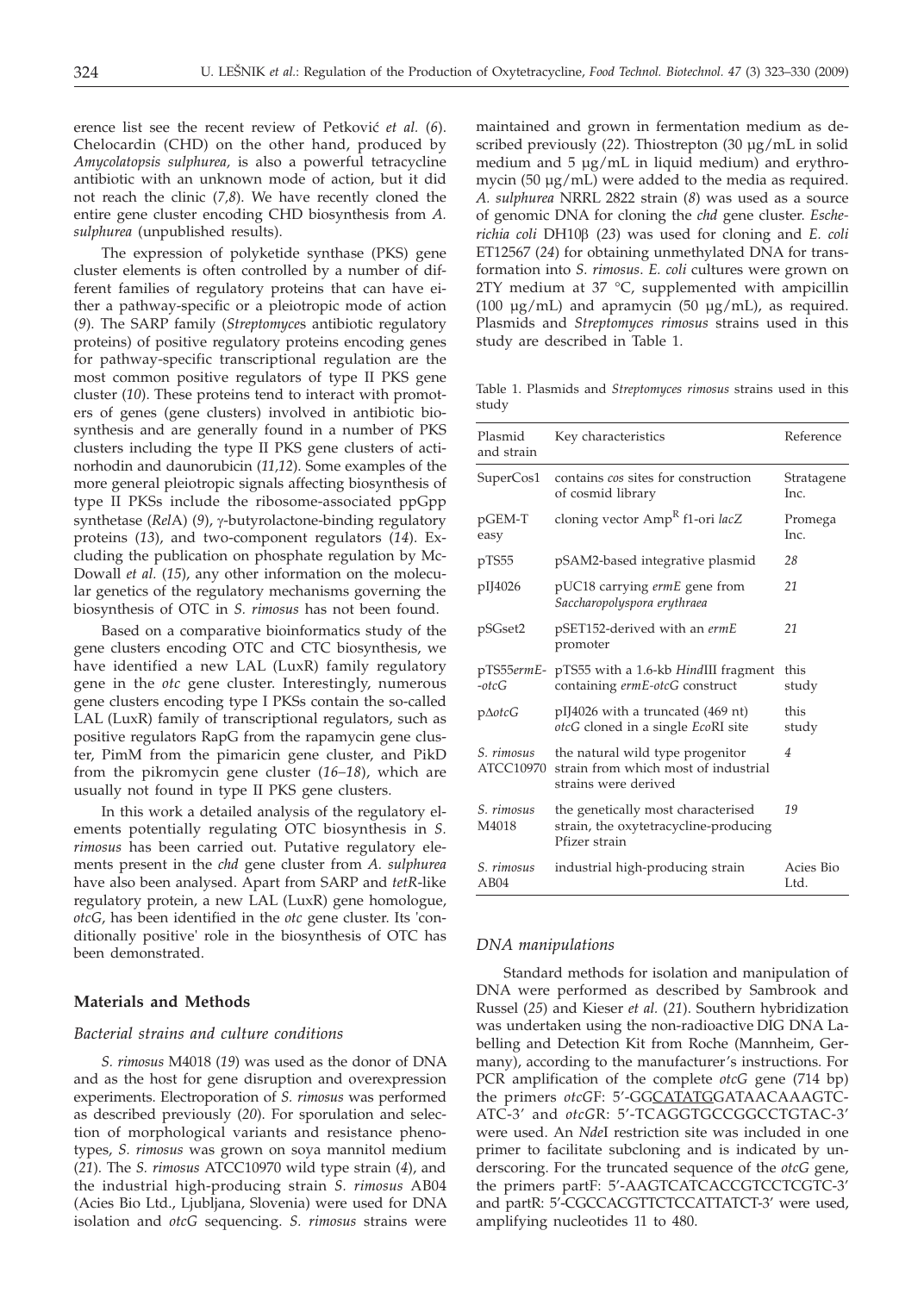#### *Cloning of the chd gene cluster*

A SuperCos1-based genomic library of *A. sulphurea* NRRL 2822 genomic DNA was constructed by using the Gigapack® III Gold Packaging Kit (Stratagene). The library was screened by colony hybridization for the presence of a type II PKS gene cluster using a ketosynthase (KSa) gene from the OTC gene cluster as a probe. The selected clone was sequenced (Macrogen, Korea) and putative open reading frames (ORFs) were determined using the FramePlot beta 4.0. software (*26*). The putative gene functions were determined using the BLASTx algorithm at the NCBI (*27*).

## *Plasmids*

The PCR products of the complete (714 bp) and truncated (470 bp) *otcG* putative regulator gene were cloned into pGEM-T easy plasmid (Promega, Germany) and confirmed by sequencing. The complete *otcG* gene was excised with *Nde*I and cloned into the *Nde*I site of pSGset2 (*21*) downstream of the *ermE* promoter. The *Hind*III fragment carrying the *ermE*-*otcG* construct was cloned into the *Hind*III site of the pTS55 integrative vector (*28*), resulting in the pTS55*ermE-otcG* plasmid. For the disruption of *otcG* gene, a suicide vector p∆*otcG* was constructed by cloning the *Eco*RI fragment with the truncated *otcG* sequence from the pGEM-T easy plasmid into the *Eco*RI site of the pIJ4026 suicide plasmid (*21*).

#### *Gene inactivation and overexpression*

For the inactivation of the *otcG* gene, a suicide p $\Delta$ *otcG* vector was used. The p $\triangle$ otcG vector contained a 470-bp internal fragment of *otcG*. Single-crossover recombinants were selected by their resistance to erythromycin. For the overexpression of *otcG*, the pTS55*ermE-otcG* plasmid, a pTS55-based integrative vector with an intact *otcG* gene downstream of the *ermE* promoter, was used. The transformants were selected using thiostrepton. Since the OTC-producing strains of *S. rimosus* often display a very high degree of morphological instability which also causes a significant variability in the final OTC yield, only transformants with the correct 'wild-type' colony phenotype were selected. Fermentations using the selected colonies (transformants) of all mutants were undertaken in parallel to ensure reproducibility. Genetic instability, often accompanied with gene deletion and/or DNA amplification (*29*,*30*) of the *otc* gene cluster did not occur, as confirmed by DNA restriction analysis and gel electrophoresis, and finally by Southern hybridization. The OTC production of 18 *S. rimosus* M4018 colonies with a disrupted copy of *otcG* (p $\Delta$ *otcG*) and 42 colonies with an additional copy under the *ermE* promoter (pTS55 *ermE-otcG*) were compared to 12 colonies of *S. rimosus* M4018 with pTS55 as a control. The yields were analyzed using the SAS/STAT program and expressed as the least square means with standard errors of the means.

#### *OTC analytical method*

Accumulation of oxytetracycline during fermentation was measured by reversed-phase HPLC according to European Pharmacopoeia 5.5 (*31*). The 714-bp sequence for the oxytetracycline regulatory gene, *otcG*, reported here has been deposited in GenBank under accession number FJ503048.

#### **Results**

# *Regulatory elements present in the ctc, otc and chd gene clusters*

The gene cluster encoding OTC biosynthesis from the *S. rimosus* strain M4018 was defined as a 34-kb *Eco*RI- -fragment that conferred OTC production on the naïve host, *S. lividans* (*32*)*.* Parts of that *otc* gene cluster and the entire gene cluster derived from low-producing strain ATCC 10970 have been sequenced (*4*). Gene organization of both *otc* gene clusters derived from M15883 and ATCC10970 *S. rimosus* strains is identical. On the other hand, comparative analysis of the gene organization between *otc* and *ctc* gene clusters revealed significant differences, including the regulatory genes (Fig. 1).

When analysing the ORFs of the *ctc* gene cluster (*33*), regulatory elements can be identified at both extremities of the gene cluster. On the right extremity of the *ctc* gene cluster (Fig. 1a), a *tetR*-family homologue of the repressor regulatory element *ctcR* can be identified, adjacent to the exporter gene *ctc05*. Analogously to the *ctc* gene cluster, the counterparts of the *ctc05*/*ctcR*, the *otrB*/*otrR* homologues from the *otc* (*2*), are located at the right extremity of the *otc* gene cluster (Fig. 1b), albeit in the opposite orientation with respect to the biosynthetic genes.

The *tetR*-like repressor from the *otc* gene cluster encodes the MarR (multiple antibiotic resistance regulator) protein, which was originally characterized as the repressor of the multiple antibiotic resistance operon *marRAB* in *Escherichia* (*34*). The TetA system of the transposon Tn10, which is a paradigm of this class of resistance, has been studied extensively (*35*). The TetR homologue in OTC biosynthesis regulates the expression of the exporter (*36*). However, it is not clear whether the *otrR* gene product is solely involved in the regulation of *otrB* or also in the regulation of other genes in the cluster. Two ORFs encoding transcriptional regulators can be identified on the left extremity of the *ctc* gene cluster in *S. aureofaciens*, just adjacent to the ribosomal tetracycline resistance gene *ctc14*, as reported earlier (Fig. 1a; *33*). Both gene homologues belong to the putative positive regulatory genes according to BLAST homology searches. The *ctc11* gene homologue is a typical SARP family, positive pathway specific transcriptional regulator, such as the *act*II-ORF4 in the actinorhodin gene cluster in *S. coelicolor* (*37*). The ORF *ctc13*, which is located at the extreme left fringe of the *ctc* cluster, adjacent to the SARP family homologue and transcribed in the opposite direction of the *ctc11* gene, is a homologue of two component transcriptional regulators of the LAL (LuxR) family (Fig. 1a). We have identified a new ORF designated as *otcG* in the *otc* cluster, with a high homology to the *ctc13* gene in the *ctc* gene cluster, designated according to Hunter and Hill (*2*). The *otcG* gene lies adjacent to the *otrA* gene (encoding ribosomal resistance) and it is expressed in the opposite orientation. Surprisingly, no *ctc11* gene homologue encoding a SARP pathway specific regulator could be identified in the OTC gene cluster (Fig. 1b). Interestingly, only *chdA* and *chdR*, the *otrR* and *otrB* homologues from oxytetracycline gene cluster, can be identified in the chelocardin gene cluster (Fig. 1c).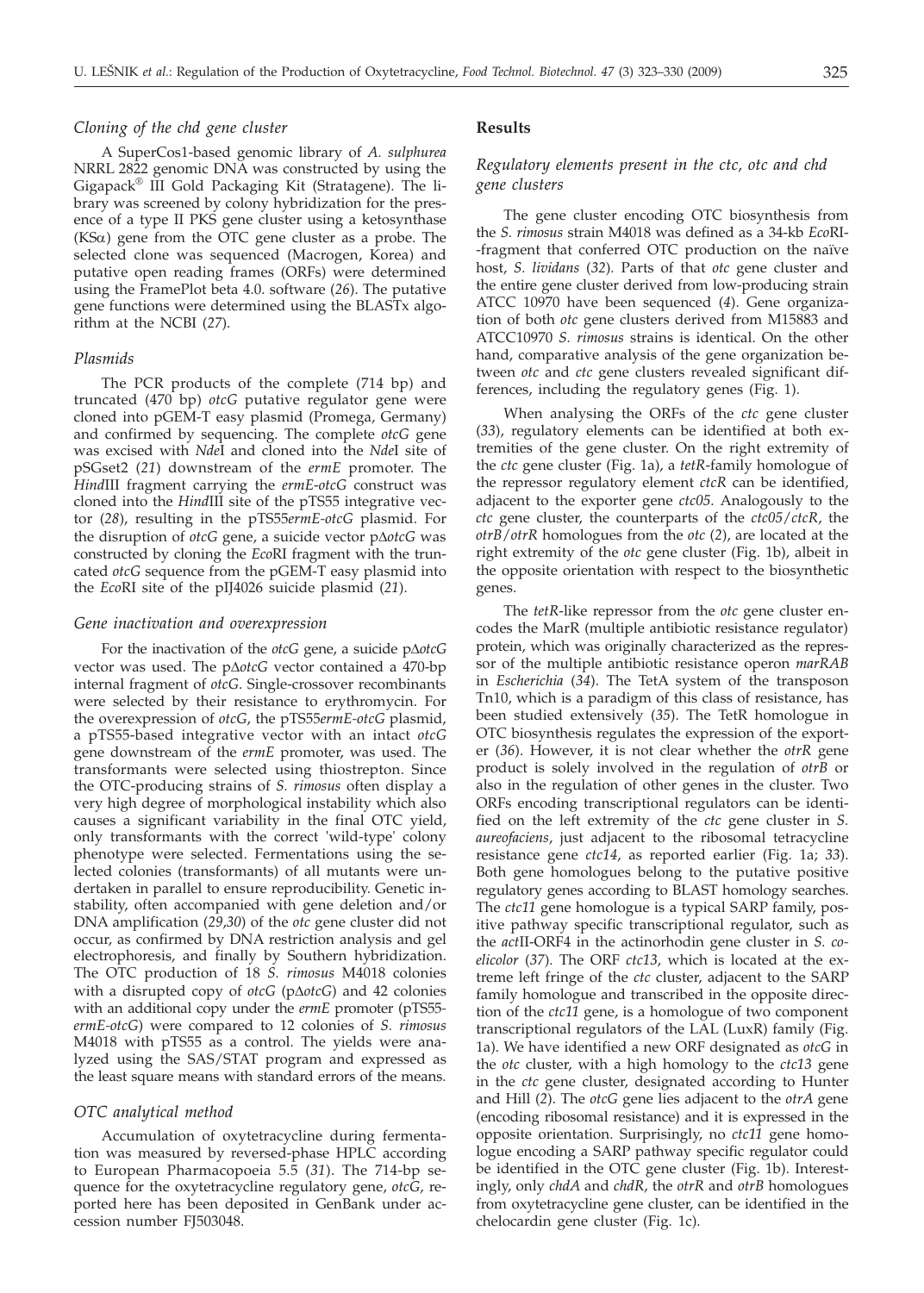

**Fig. 1.** The clusters encoding tetracycline antibiotics: (a) chlortetracycline, (b) oxytetracycline and (c) chelocardin from *S. aureofaciens*, *S. rimosus* and *A. sulphurea*, respectively. The magnified black arrows represent the putative regulatory genes *ctc13*, *ctc11*, and *ctcR* from chlortetracycline gene cluster, their homologues *otcG* and *otrR* from oxytetracycline gene cluster, and *chdA* from chelocardin gene cluster. The dashed (*ctc14* and *otrA*) homologues at the left extremities of the clusters, and the dotted (*ctc05, otrB* and *chdR*) homologues are the ribosomal and exporter resistance genes, respectively

Database comparisons revealed that the *otcG* gene product (237 aa) has amino acid sequence homology with the LAL (LuxR) family of bacterial regulatory proteins, a putative two-component system response transcriptional regulatory protein. The characteristic architecture of the LAL (LuxR) family of DNA binding proteins, containing a nucleotide triphosphate (NTP) binding motif at the N- -terminus and a C-terminally-located helix-turn-helix (HTH) motif, can be clearly assigned to the *otcG* gene product (Fig. 2).

Interestingly, there is a rare TTA codon within the coding region of the *otcG* gene (Fig. 2), which is characteristic of many SARP genes and can have a profound influence on secondary metabolism and morphological differentiation, as demonstrated in *S. coelicolor* (*9*) where the appearance of the tRNA associated with the TTA codon is developmentally-regulated. Considering the interesting features of the *otcG* gene and its putative role in the regulation of OTC biosynthesis in *S. rimosus*, we have also sequenced this gene homologue in the two independent strains, namely *S. rimosus* ATCC10970 wild type strain (*4*), and the industrial high-producing strain *S. rimosus* AB04 (DNA provided by Acies Bio Ltd., Slovenia). Sequencing of the *otcG* gene from all three strains revealed 100 % identity at the DNA level (data not shown); therefore, no mutation was introduced in the *otcG* gene during the intensive strain improvement processes carried out over the years.

When a putative gene cluster encoding CHD was compared to the *ctc* and *otc* gene clusters (Fig. 1), no SARP or LAL (LuxR) family of bacterial regulatory proteins were detected in the *chd* gene cluster. Adjacent to the *chdR* exporter gene homologue, we have identified the *chdA* gene homologue, a putative *tetR-*like repressor gene, analogously to the *otc* and *ctc* gene clusters (Fig. 1). Although *chdA* gene homologue is clearly a putative *tetR* gene homologue (*34*), it shows little similarity to the *otc* and *ctc* gene cluster counterparts *otrR* and *ctcR*, which share 46 % identity and 57 % similarity (Fig. 3). Unexpectedly, the *chdA* gene shows the highest similarity to the *tetR* gene homologues from Gram-negative bacteria such as *Klebsiella pneumoniae*, *Burkholderia* spp*.* and *E. coli* (*38,39*).

#### *Inactivation of the otcG gene*

Gene inactivation and overexpression was adopted as the fastest way to examine a possible role of *otcG* gene product in the regulation of OTC biosynthesis in *S. rimosus.* As *otcG* is transcribed convergently with the *otrA* ribosomal resistance gene, a simple and straight- -forward single-cross over, suicide-disruption experiment could be undertaken using a plasmid carrying a truncated version of the *otcG* gene without influencing the expression of the surrounding ORFs, particularly the *otrA* gene (Fig. 1b). For this purpose, the truncated DNA fragment of the *otcG* gene was inserted into the suicide vector pIJ4026 (*21*).

The OTC-producing *S. rimosus* strains are well known for their morphological instability (*40*). This instability is promoted even further by gene manipulation, resulting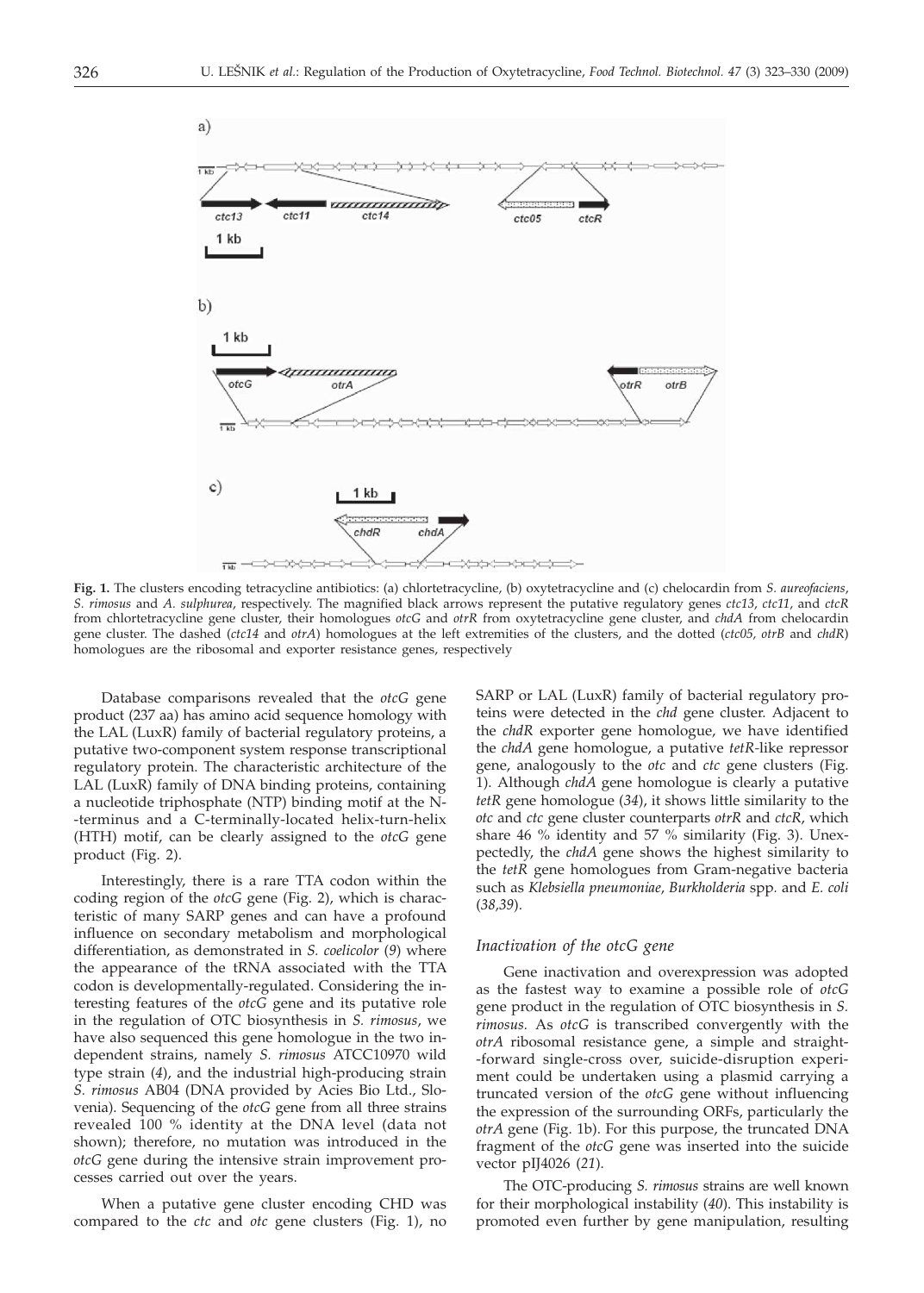| 50<br>$\mathbf{1}$                                                                                                  |       |                                  |
|---------------------------------------------------------------------------------------------------------------------|-------|----------------------------------|
| (1) ---MDNKVITVLVVDDOTLLRETLCDVLAAOPDIKVVGGLANGEAAVRMA<br>(1) -VSVGNNHPSVLVVEDNVLLRTGLOALLSAEPDLVLRAAVGGVDEALAVM    |       | S. rimosus<br>S. aureofaciens    |
| (1) MOPDRAGOLRIVLIDDHALLREVVCETLNVEPDMVVVGVAASGAAGIAHC                                                              |       | S. avermitilis                   |
|                                                                                                                     |       |                                  |
| 51<br>100                                                                                                           |       |                                  |
| (48) GELRPDVILLDGSEP-YGVVSGVEAMHRVSPRSOCIILTSFHHPALVOOA<br>(50) AGHPVDVVVYGAGESVADTERGLERLLDRG--TRVVVLSRRDHPGEMETY  |       | S. rimosus<br>S. aureofaciens    |
| EIEOPGVVLLDGNIPDESVTETAHAIRSTSPNARILIVSMPDDPALVROL                                                                  | (51)  | S.avermitilis                    |
| 101<br>150<br>$+++$                                                                                                 |       |                                  |
| (97) LOLRVSGFLTKNLRRAEVLAAIRSVTSHPGOIFMSVPKESMAALPHTS--                                                             |       | S. rimosus                       |
| (98) LSSGVHAYLAEDAAGECLGSVIRGLTSDRERVYIMASRSGLDWMAGOR--<br>(101) LDCGVRGYLNKSASRNDLVSSIRAVCADNIRIVLHISVEALTHIATTANC |       | S. aureofaciens<br>S.avermitilis |
|                                                                                                                     |       |                                  |
|                                                                                                                     |       |                                  |
| 151<br>200<br>(145) TARLSARELOIMENVARGLSNSOIAARLTITEATVKRHLSNVFEKLGAVS                                              |       | S. rimosus                       |
| (146) GNRLSGREREVMGLVANGLSNSAIAGRLCISPGTVKRHLRNVFVKLNAVS                                                            |       | S. aureofaciens                  |
| ODKLTRREIEILTLVSKAMSNROISRRLTIAEGTVKRHLGTIFTKLGARS                                                                  | (151) | S. avermitilis                   |
| ********                                                                                                            |       |                                  |
| 201<br>243                                                                                                          |       |                                  |
| (195) RIDAVNKAKSMLILGISRNTGPYARODSPYPRPEVRLOVOAGT                                                                   |       | S. rimosus                       |
| euroofeciens (196) RIDAVNKARAASMIVPACRA------------------------                                                     |       |                                  |

**Fig. 2**. Alignment of the LuxR homologues from the *Streptomyces rimosus*, *S. aureofaciens*, and *S. avermitilis* strains. The Sigma-70 (region 4) domain involved in binding to the -35 promoter element *via* a helix-turn-helix motif is marked with \*, the signal receiver domain is marked with —, the TTA codon is highlighted in bold, the phosphorylation site is marked with  $\blacksquare$ , and the dimerization interface is marked with +++

(201) RLEAVNKAVSIGLIARAG--

| ChdA<br>CtcR<br>OtrR | (1)<br>(1)<br>(1)       | 60<br>VRLSPETFARAALKLLNKSGLEGVSLRKLGDELGVOGPALYAHFKNKOELLDLMAEIMLD<br>-MTDLSPAAETLSDITTELFAVNGALLRAGDALSARFGLTSARWOVLG-LLAEGPOSAAH<br>-MDSSAPDLAALIEVTAEVFAVNGRLLREGDSLTAHAGLTSARWOVAG-LLLSGPSTVAR                |
|----------------------|-------------------------|-------------------------------------------------------------------------------------------------------------------------------------------------------------------------------------------------------------------|
| ChdA<br>CtcR<br>OtrR | (61)<br>(59)<br>(59)    | 120<br>61<br>ENLAPLDAMTEWADWHWWEARRARTIRRTLLSYNDGAELHAGSNPTADGAEZHIPAELRPL<br>LARER-AAPPAVOOTVVKLVEEGLVSTSPNFADRRAPLVSLTAK ---- GTDALARIEFAE<br>LARERGLRROAVOOTVERLKAEGVVTTRPNPODORSPLVELTAR----GROALDDLRPLE      |
| ChdA<br>CtcR<br>OtrR | (121)<br>(114)<br>(115) | 121<br>180<br><b>REAGFSDKEALTVIITIGRYTLGCVIDEQRPGEPAPQPGPGADDTFEFGLOALLAGLRAR</b><br>RLWMEHLAGGLDPDDLTGHAAAAAWLRAVLAEGLPPTAVGGADAADVTGPA---------<br>RRWLEYLAEDIPVEDMRVAIAVLSRLREKLDARPATEFGTGAGSGROSA----------- |
| ChdA<br>CtcR<br>OtrR | (181)<br>(165)<br>(164) | 181<br>LPERVPDSAG                                                                                                                                                                                                 |

**Fig. 3**. Alignment of the TetR family of the regulators from the chelocardin (ChdA), chlortetracycline (CtcR) and oxytetracycline (OtrR) gene clusters. Gray shadows indicate the conserved regions of the proteins

in a great proportion of the colonies having a range of morphological deformations, most often causing a significant decrease of the OTC yield (*29*,*30*). Therefore, only morphologically stable, well-sporulated colonies were selected for further testing in order to reduce the variability in OTC production caused by morphological instability. Eighteen independent transformants carrying the disrupted *otcG* gene were then tested in industrial production medium, as described in Materials and Methods. The inactivation of the *otcG* gene did not abolish the production of OTC. However, the production of OTC in the wt: $\Delta$ *otcG* mutants was statistically significantly reduced by more than 40 % in comparison with

S. avermitilis

the wt:pTS55 as demonstrated by the p-value of 0.0034 (Fig. 4). Inactivation of the *otcG* gene carried out under the conditions applied during the experiments presented in this work did not affect any of the morphological characteristics of the 4018 strain.

#### *Overexpression of the otcG gene*

The entire *otcG* gene was amplified by PCR and subcloned into the pTS55-based integrative vector (*28*) to generate pTS55*ermE-otcG*. Expression of the *otcG* gene was under the control of the *ermE* promoter (*21*), proven to be functional in the *S. rimosus* 4018 strain. Forty-two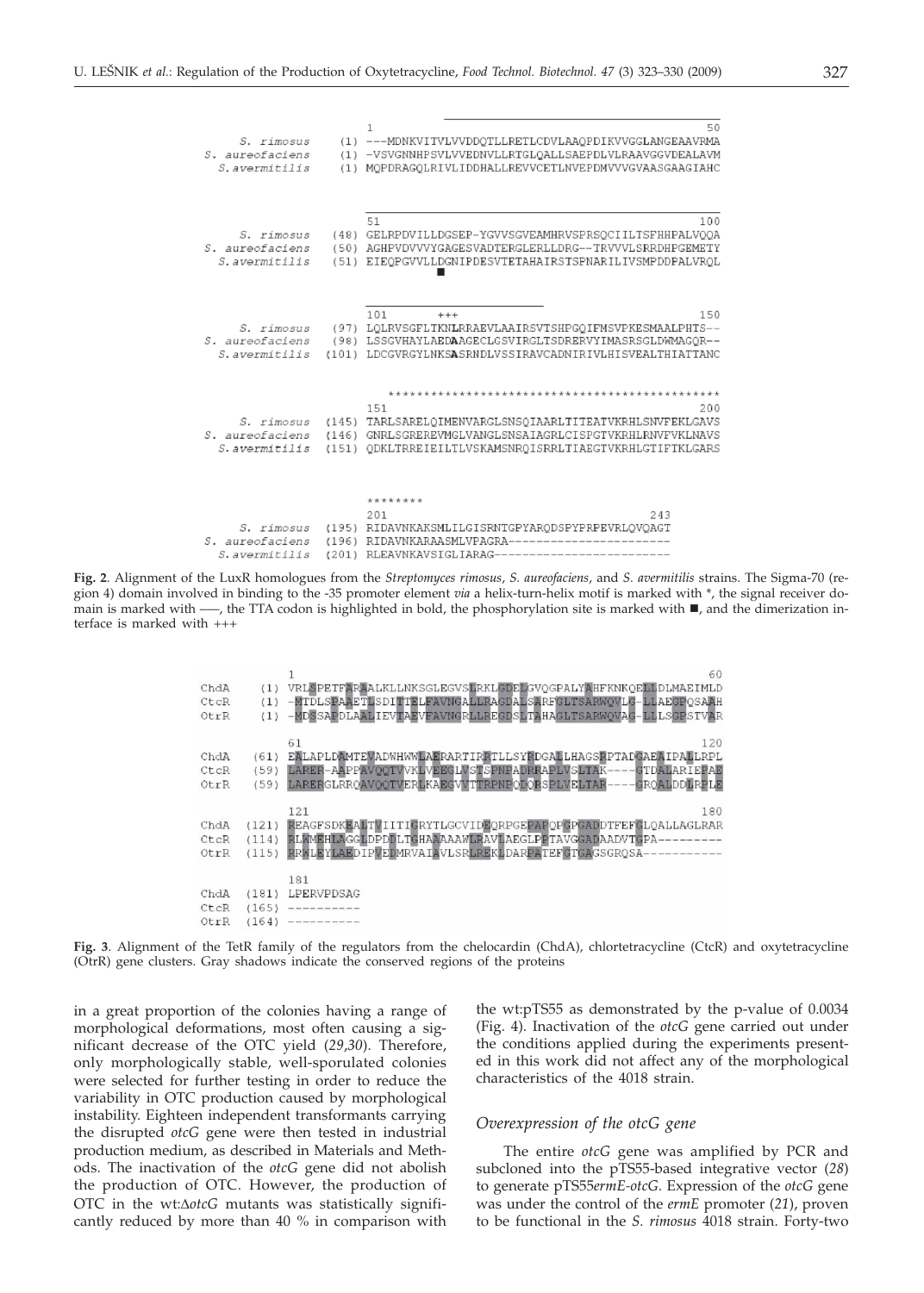

**Fig. 4**. Comparison of the oxytetracycline yields in *Streptomyces rimosus* 4018 strains within a single fermentation run. The strain with the truncated *otcG* gene (wt: $\Delta$ *otcG*; 9 independent transformants) and the strain with the additional copy of the *otcG* gene expressed under the *ermE* promoter (wt:pTS55*ermE*-*otcG;* 21 independent transformants) were compared to the *S. rimosus* 4018 with the pTS55 plasmid as a control

independent well-sporulated transformants from SM agar medium were then tested for the production of OTC, as described in the Materials and Methods. The introduction of a second copy of *otcG*, expressed under the constitutive promoter *ermE*, did not yield any statistically significant change in OTC production (p=0.1602) compared to the *S. rimosus* 4018 strain containing pTS55 plasmid alone (Fig. 4).

## **Discussion**

The aim of this work was to gain a fresh look into the putative regulatory elements that may govern the biosynthesis of OTC, through a comparative bioinformatics study of the entire *ctc*, *otc* and *chd* gene clusters from *S. aureofaciens*, *S. rimosus* and *A. sulphurea*, respectively. The DNA sequence of part of the gene cluster encoding OTC biosynthesis in *S. rimosus* ATCC10970 was recently published by Zhang *et al.* (*4*), thus allowing us to compare the entire gene clusters encoding CTC and OTC biosynthesis. Importantly, gene clusters encoding OTC and CTC biosynthesis were expressed heterologously in *S. lividans*, confirming that all the necessary genes for the biosynthesis of CTC and OTC were encoded by the published DNA sequences (*32,33*).

Although the structures of the *otc* and *ctc* gene clusters do differ significantly, the expected DNA homologues with high identity/similarity can be identified in both gene clusters (Figs. 1a and b). The annotation of the *otc* gene clusters, which was carried out in both strains of *S. rimosus*, the ATCC10970 and the M15883 strains, presumed that all the necessary genes encoding OTC biosynthesis were flanked by the *otrA* (ribosomal) resistance gene at one end, and the *otrB* (exporter) gene on the other side of the gene cluster (*2*). However, led by the annotation of the putative ORFs from the *ctc* cluster, we have identified an additional ORF in the *otc* gene cluster from a putative LAL (LuxR) family of transcriptional regulator, *otcG* (Fig. 1b), with a characteristic nucleotide triphosphate (NTP) binding motif at the N- -terminus and a helix-turn-helix (HTH) motif at its C- -terminal side (Fig. 2). This gene lies within the *Eco*RI fragment used by Binnie *et al.* (*32*) for the heterologous production of OTC in *S. lividans.* Another objective of

this work was to determine whether the *otcG* gene product is actually involved in OTC biosynthesis. To our knowledge, the LAL (LuxR) family of regulatory proteins has not been found previously in type II PKS gene clusters. Little is understood of the overall role of these proteins. Given the location of the *otcG* gene, flanking externally the *otrA* gene (Fig. 1b), it was not unreasonable to question whether this protein is actually involved in the regulation of OTC biosynthesis. Simple and straightforward gene disruption and overexpression experiments were carried out to answer this question.

Inactivation of the *otcG* gene did not entirely abolish, but instead significantly reduced OTC biosynthesis. Overexpression of the *otcG* gene, through the ectopic expression of a second copy of the *otcG* gene did not influence the final OTC yield, thus demonstrating an only 'conditionally-positive' regulatory involvement of the *otcG* gene product.

We have identified a rare TTA codon within the coding region of the *otcG* gene, which is characteristic of many SARP genes (*9*). In the context of actinorhodin biosynthesis, it has been demonstrated that the expression of an *act*II-ORF4 carrying a mutated TTA codon leads to *bld*A-independent actinorhodin production (*41*). However, the inactivation of the *otcG* gene did not lead to any obvious morphological changes. Interestingly, the *ctc* gene cluster counterpart of *otcG*, *ctc13*, does not contain the rare leucine TTA codon, nor does the SARP homologue from the *ctc* cluster contain the rare TTA codon. The OTC biosynthesis in *S. rimosus* is not regulated by the SARP family of regulatory elements located in the *otc* gene cluster. A SARP family regulator is clearly identified in the *ctc* gene cluster in *S. aureofaciens*. The regulatory activity of the SARP-like regulatory protein located outside the *otc* gene cluster, which positively regulates OTC biosynthesis, is also a feasible option, as demonstrated in *S. coelicolor*. It has been shown that the *act*II-ORF4 gene product of the SARP family, which is located in the actinorhodin gene cluster also influences the expression of the spore pigment-encoding *whi*E locus and the gene clusters encoding the biosynthesis of coelichenin and calcium-dependent (CDA) antibiotics, and the genes governing the biosynthesis of undecylprodigiosin (*9*). McDowall *et al.* (*15*) predicted the existence of a regulatory element involved in OTC biosynthesis, when studying the phosphate-mediated control of OTC production by *S. rimosus*. In this study they showed that the transcription of the OTC biosynthetic genes *otcC* and *otcX* is triggered by phosphate starvation, indicating that the synthesis of OTC is controlled, at least in part, at the level of transcription. Interestingly, promoters of OTC biosynthesis overlap by tandem repeats, whose spacing resembles that of the activation sites of the OmpR family of transcriptional regulators (*18*). Based on these findings, McDowall *et al.* (*15*) suggested that the activator of the *otc* genes may be a member of the OmpR family, most likely a member of the SARP group. However, no such type of regulatory element has been identified in the gene cluster encoding OTC biosynthesis (*2*). On the other hand, the *otcG* gene product belongs to the LAL (LuxR) family of transcriptional regulators, which is classified as a member of the bigger group of the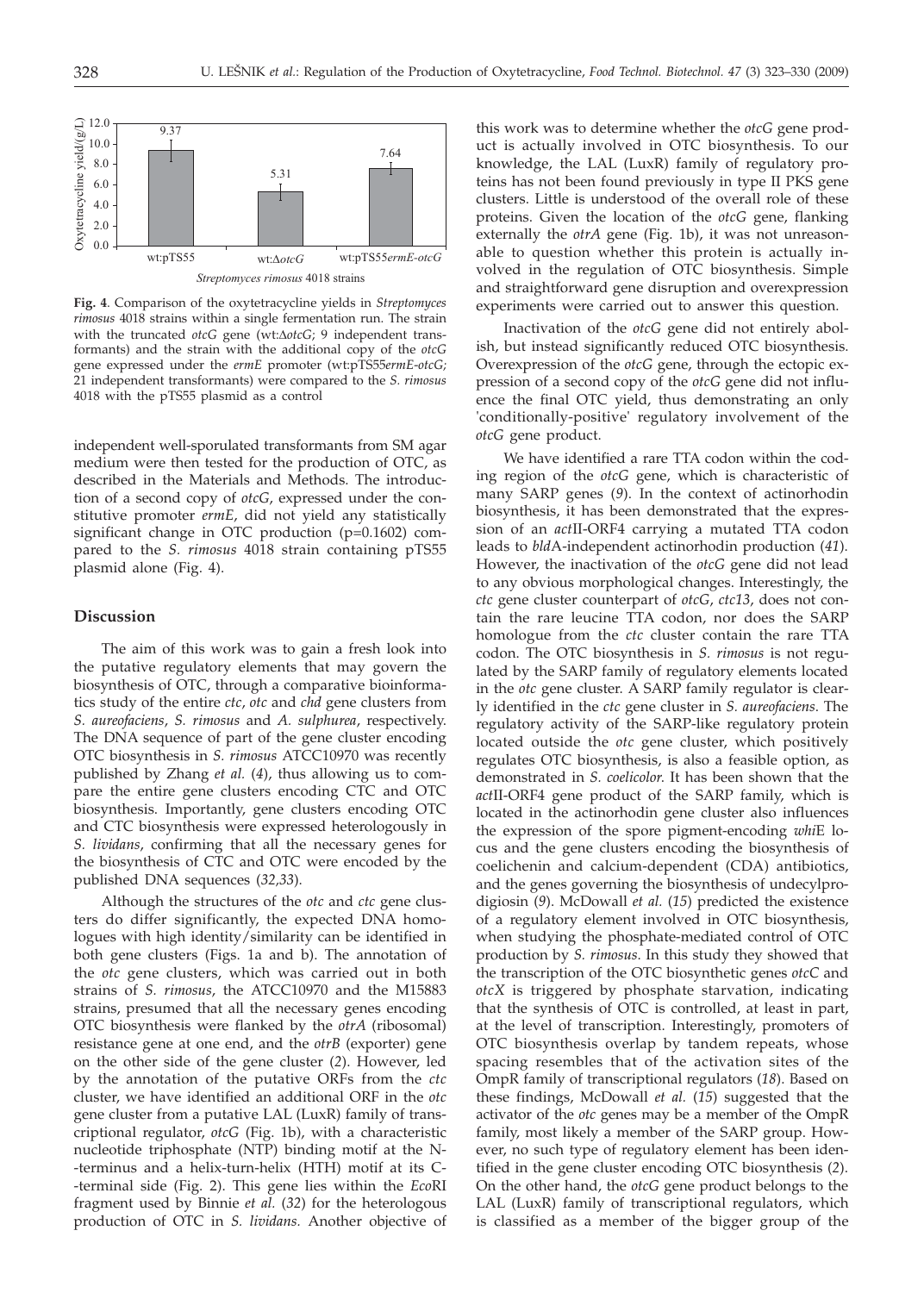OmpR family of transcriptional regulators with a typical conserved gene architecture consisting of a helix-turn- -helix DNA binding motif, a signal receiver domain (Fig. 2). The *otcG* gene product may likely interfere with the promoters of the genes involved in OTC biosynthesis, a regulatory element which was predicted by McDowall *et al.* (*15*). Interestingly, the putative phosphorylation site in the *ctc3* gene in *S. aureofaciens* seems to be mutated from aspartic acid to glycine residue; thus, *ctc13* might even be inactive in the *ctc* gene cluster (Fig. 2).

Finally, no regulatory genes were identified in the chelocardin gene cluster, with the exception of *chdA* gene, a putative *tetR* gene homologues located beside the *chdR* exporter gene homologue (Fig. 1c). It is reasonable to believe that the *chdR* exporter gene is the only resistance determinant present in the *chd* gene cluster. We could not identify the *otrA* ribosomal resistance gene homologue in the *chd* cluster. However, this is not surprising, considering that the chelocardine does not target the ribosome (*42*). However, it was very surprising that the putative *tetR* homologue *chdA* shows very high similarity to the *tetR* gene homologues present in the Gram- -negative bacteria, considering that *A. sulphurea* taxonomically belongs to the order of Actinomycetales, *i.e.* a Gram-positive and the DNA GC-rich bacteria.

# **Conclusion**

Regulatory elements from three gene clusters encoding tetracycline biosynthesis have been compared. Significant overall differences have been identified in the regulatory elements that are likely governing the corresponding biosynthetic pathways. When comparing the *tetR* homologue (*chdA*) from the chelocardin-producing strain *A. sulphurea* to the *otc* and *ctc* counterparts, unexpected evolutionary distance was identified. In this work, a new regulatory element has been identified, not previously identified in the *otc* gene cluster, and clearly demonstrated that the *otcG* gene, a member of the LAL (LuxR) family of regulatory proteins, exerts a positive role in the regulation of OTC biosynthesis. However, it has only a 'conditionally positive' regulatory role, since inactivation of the *otcG* gene does not completely abolish OTC production. On the other hand, overexpression of the *otcG* gene did not cause an increase of the OTC yield, as it has often been demonstrated with, for example, the SARP family of regulatory elements. Coupled with the bioinformatics data and the work on phosphate regulation carried out by McDowall *et al.* (*15*), it is possible to envisage a more complex, 'fine tuning' role of the *otcG* gene product, which may likely be interfering with the rather complex promoter regions of the genes in the OTC gene cluster.

# *Acknowledgements*

This research was supported in part by grants from the Slovenian Research Agency (7-576-1/2004), the Slovene Human Resources and Scholarship Fund (Ad Futura Programmes 2006/523-17), the Socrates/Erasmus Programe (2006/07–420) and the British Council (Partnership in Science Award RNP 7/2008).

#### **References**

- 1. Z. Vaněk, Z. Hošťálek, M. Blumauerová, K. Mikulík, M. Podojil, V. Běhal, V. Jechová, The biosynthesis of tetracycline, *Pure. Appl. Chem. 34* (1973) 463–486.
- *2.* I.S. Hunter, R.A. Hill: *Biotechnology of Antibiotics Tetracyclines,* Marcel Decker, New York, USA (1997).
- 3. D. Hranueli, N. Perić, H. Petković, G. Biuković, Z. Toman, J. Pigac, B. Borovička, A. Bago, I. Crnolatac, T. Maršić, L. Zhou, S. Matošić, P.G. Waterman, J. Cullum, I.S. Hunter, Novel hybrid polyketide compounds produced by genetic engineering of the oxytetracycline biosynthetic pathway, *Food Technol. Biotechnol*. *37* (1999) 117–125.
- *4.* W. Zhang, D.A. Brian, S.C. Tsai, Y. Tang, Engineered biosynthesis of a novel amidated polyketide, using the malonamyl-specific initiation module from the oxytetracycline polyketide synthase, *Appl. Environ. Microbiol. 72* (2006) 2573– 2580.
- *5.* W. Zhang, K. Watanabe, C.C. Wang, Y. Tang, Investigation of early tailoring reactions in the oxytetracycline biosynthetic pathway, *J. Biol. Chem. 282* (2007) 25717–25725.
- 6. H. Petković, J. Cullum, D. Hranueli, I.S. Hunter, N. Perić--Concha, J. Pigac, A. Thamchaipenet, D. Vujaklija, P.F. Long, Genetics of *Streptomyces rimosus*, the oxytetracycline producer, *Microbiol. Mol. Biol. Rev. 70* (2006) 704–728.
- *7.* B. Rasmussen, H.F. Noller, G. Daubresse, B. Oliva, Z. Misulovin, D.M. Rothstein, G.A. Ellestad, Y. Gluzman, F.P. Tally, I. Chopra, Molecular basis of tetracycline action: Identification of analogs whose primary target is not the bacterial ribosome, *Antimicrob. Agents Chemother. 35* (1991) 2306–2311.
- *8.* T.J. Oliver, A.C. Sinclair, Antibiotic m-319. *US patent 3155582* (1964).
- *9.* M.J. Bibb, Regulation of secondary metabolism in streptomycetes, *Cur. Opin. Microbiol. 8* (2005) 208–215.
- *10.* A. Wietzorrek, M. Bibb, A novel family of proteins that regulates antibiotic production in streptomycetes appears to contain an OmpR-like DNA-binding fold, *Mol. Microbiol. 25* (1997) 1181–1184.
- *11.* P.J. Sheldon, S.B. Busarow, C.R. Hutchinson, Mapping the DNA-binding domain and target sequences of the *Streptomyces peucetius* daunorubicin biosynthesis regulatory protein, DnrI, *Mol. Microbiol. 44* (2002) 449–460.
- *12.* P. Arias, M.A. Fernández-Moreno, F. Malpartida, Characterization of the pathway-specific positive transcriptional regulator for actinorhodin biosynthesis in *Streptomyces coelicolor* A3(2) as a DNA-binding protein, *J. Bacteriol. 181* (1999) 6958–6968.
- *13.* J.Y. Kato, W.J. Chi, Y. Ohnishi, S.K. Hong, S. Horinouchi, Transcriptional control by A-factor of two trypsin genes in *Streptomyces griseus*, *J. Bacteriol. 187* (2005) 286–295.
- *14.* A. Sola-Landa, R.S. Moura, J.F. Martin, The two-component PhoR-PhoP system controls both primary metabolism and secondary metabolite biosynthesis in *Streptomyces lividans, Proc. Natl. Acad. Sci. USA, 100* (2003) 6133–6138.
- *15.* K.J. McDowall, A. Thamchaipenet, I.S. Hunter, Phosphate control of oxytetracycline production by *Streptomyces rimosus* is at the level of transcription from promoters overlapped by tandem repeats similar to those of the DNA-binding sites of the OmpR family, *J. Bacteriol. 181* (1999) 3025– 3032.
- 16. E. Kuščer, N. Coates, I. Challis, M. Gregory, B. Wilkinson, R. Sheridan, H. Petković, Roles of *rapH* and *rapG* in positive regulation of rapamycin biosynthesis in *Streptomyces hygroscopicus*, *J. Bacteriol. 189* (2007) 4756–4763.
- *17.* N. Antón, J. Santos-Aberturas, M.V. Mendes, S.M. Guerra, J.F. Martín, J.F. Aparicio, PimM, a PAS domain positive regulator of pimaricin biosynthesis in *Streptomyces natalensis*, *Microbiology, 153* (2007) 3174–3183.